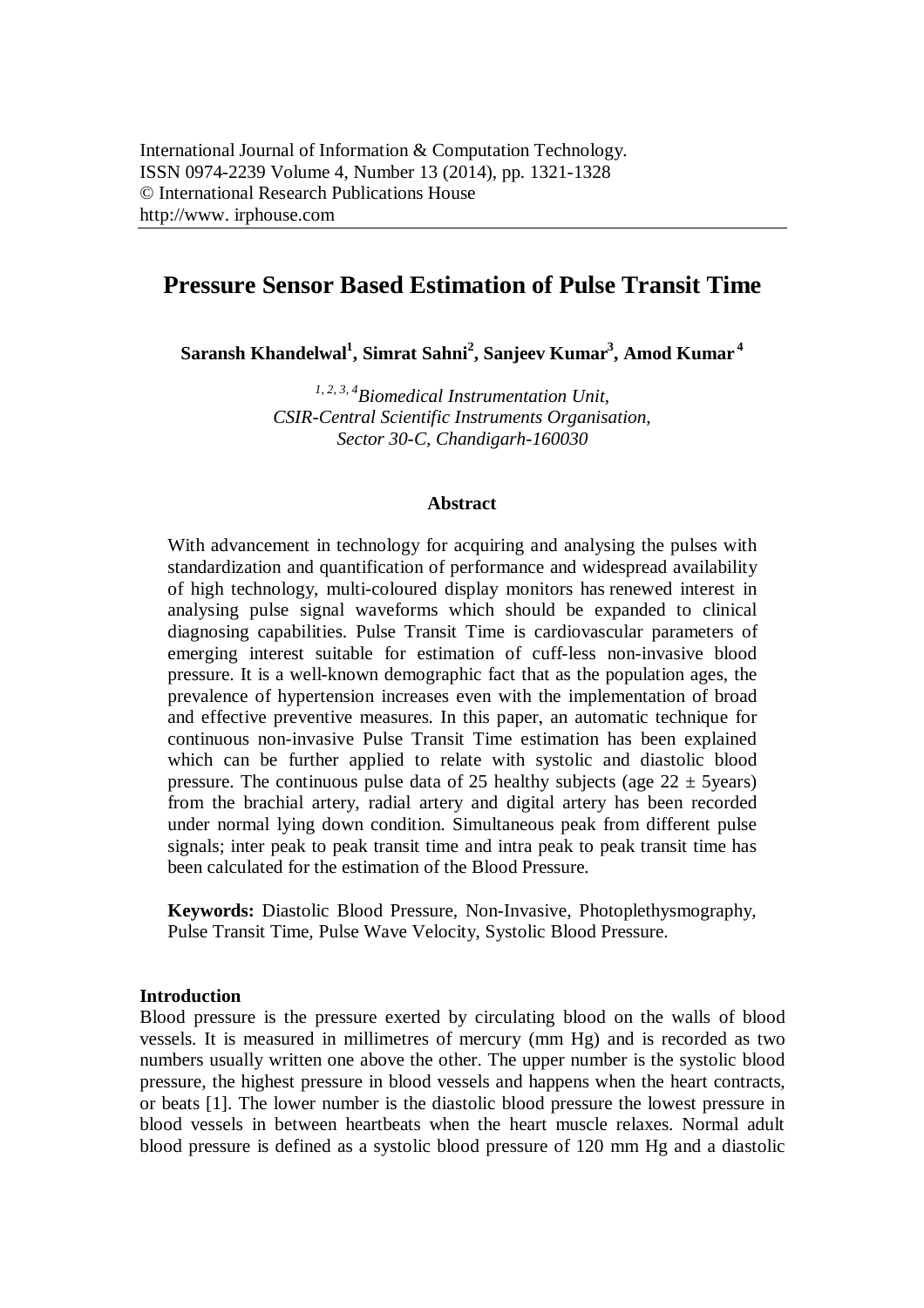blood pressure of 80 mm Hg. The existing method in monitoring blood pressure continuously in the intensive care unit (ICU) or Operation Theatre involved an invasive method such as inserting a catheter into the patient's artery. The Non-Invasive techniques available for continuous monitoring of blood pressure are Doppler Ultrasound, Arterial Tonometry and Pulse transit Time.

In recent studies, the estimation of non-invasive blood pressure has been correlated with Pulse Transit Time derived from ECG and PPG signals [2, 3]. Pulse Transit Time (PTT) is the time interval that the arterial pulse pressure wave takes to travel from the aortic valve to the periphery and is usually recorded as the time between the opening of the aortic valve ('R wave' on the electrocardiogram) and the arrival of the corresponding pulse wave at a finger [4]. The basic principle involved in generating ECG and PPG signals are different resulting in a complex approach to calculate transit time whether peak to peak or peak to foot [5]. This paper proposes a highly economical and simple approach for non-invasive measurement of pulse transit time.

This study deals with the development of pressure based sensor, which picks up the blood flow pulse signals. Pulse represents the tactile arterial palpation. The blood flow in the artery gives a fluctuating voltage signals at each heartbeat which is amplified and filtered by the pulse sensor circuit developed in-house for measuring Pulse Transit Time. Non-Invasive pulse signals are recorded from different arterial sites such as brachial artery, radial artery, and digital artery. PTT is calculated from peak to peak distance acquired by the pulse sensor placed at three different positions of the subject. In parallel of recording data for pulse transit time calculation, blood pressure and heart rate was also recorded using automatic blood pressure monitoring system for further analysis of pulse transit time and its relation to blood pressure.

# **Methodology**

### **Subjects**

Twenty-five normal male volunteers without any cardiovascular disease background were included in this study with the mean age of  $22 \pm 5$  years. In parallel to Pulse Transit Time measurement the reference Non-Invasive Blood Pressure and Heart Rate values were noted by Meditec M-901 Patient Monitor, Allied Medical Limited device, system. The subject was asked to take rest and lie on patient bed, where his left arm was subjected to cuff for automatic blood pressure monitoring with the Photoplethysmography finger clip placed on his index finger.

### **Hardware Implementation**

The signals are sensed with the help of condenser microphone based sensors, amplified by using LM741 operational amplifier and filtered by using RC based low pass filter followed by signal visualisation using DSO and further acquisition by PC for processing and analysis. Following is the block diagram of the circuit as shown in the Figure 1.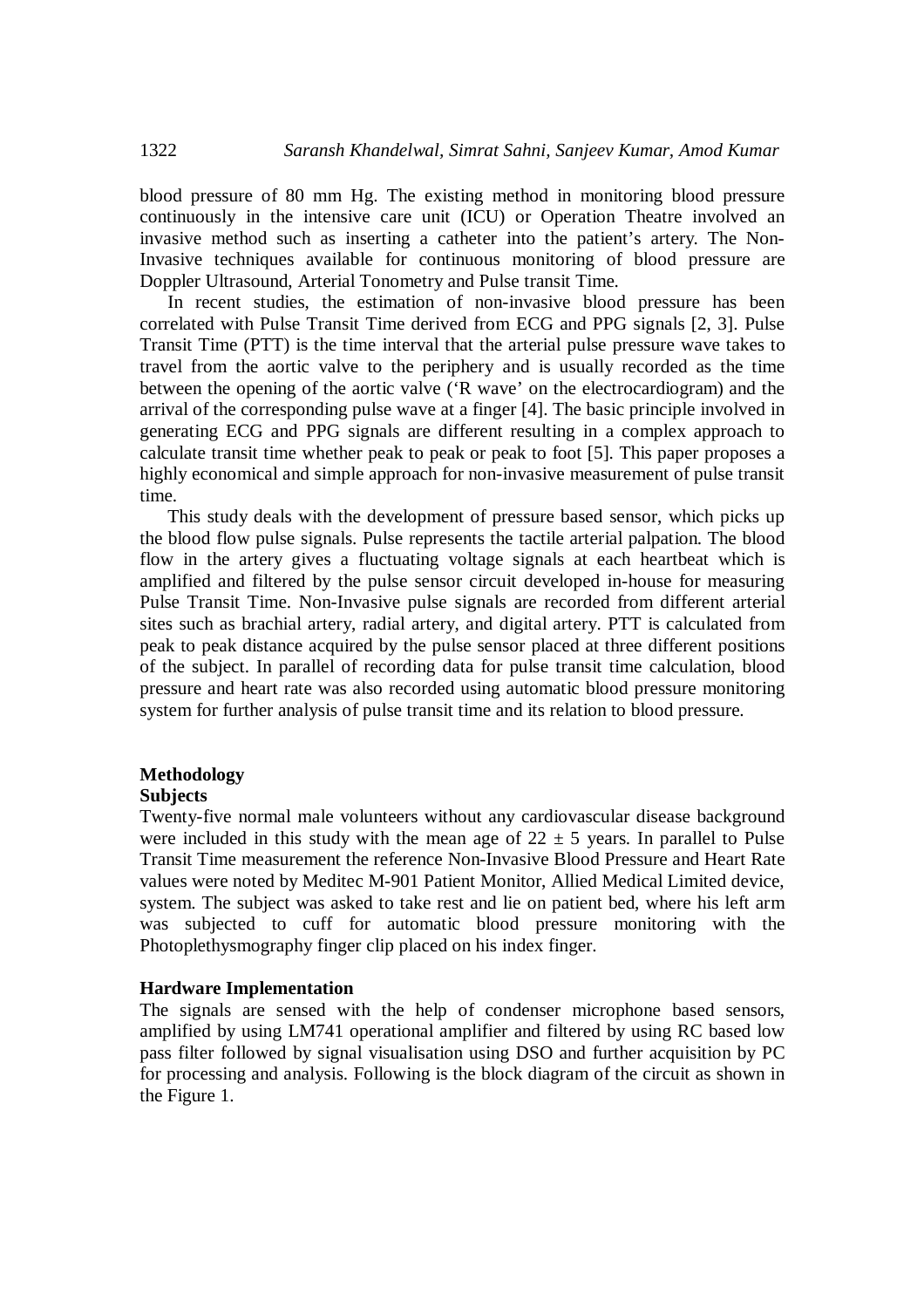

**Figure 1: Block diagram of the Pulse Sensor Circuit**

## **Pressure Based Pulse Sensor**

The pulse wave sensor that is condenser microphone mainly used to amplify voice. The operation of condenser microphone sensor is caused by accumulation of voltages that means capacitance. So, the indirect measurement of the capacity of the microphone sensor using time-constant is achieved. The condenser microphone is also called a capacitor microphone or electrostatic microphone. Here, the diaphragm acts as one plate of a capacitor, and the vibrations produce changes in the distance between the plates. In this DC-biased microphone, the plates are biased with a fixed charge (Q). The voltage maintained across the capacitor plates changes with the vibrations in the air, according to the capacitance Equation 1:

 $C = Q/V.$  (1)

Where,  $Q =$  charge in coulombs,  $C =$  capacitance in farads and  $V =$  potential difference in volts. The capacitance of the plates is inversely proportional to the distance between them for a parallel-plate capacitor. The assembly of fixed and movable plates is called an "element" or "capsule". A nearly constant charge is maintained on the capacitor. As the capacitance changes, the charge across



**Figure 2: (a) A snap shot of Condenser Microphones, (b) Condenser Microphone with wire attached for further connection to pulse sensor circuit.**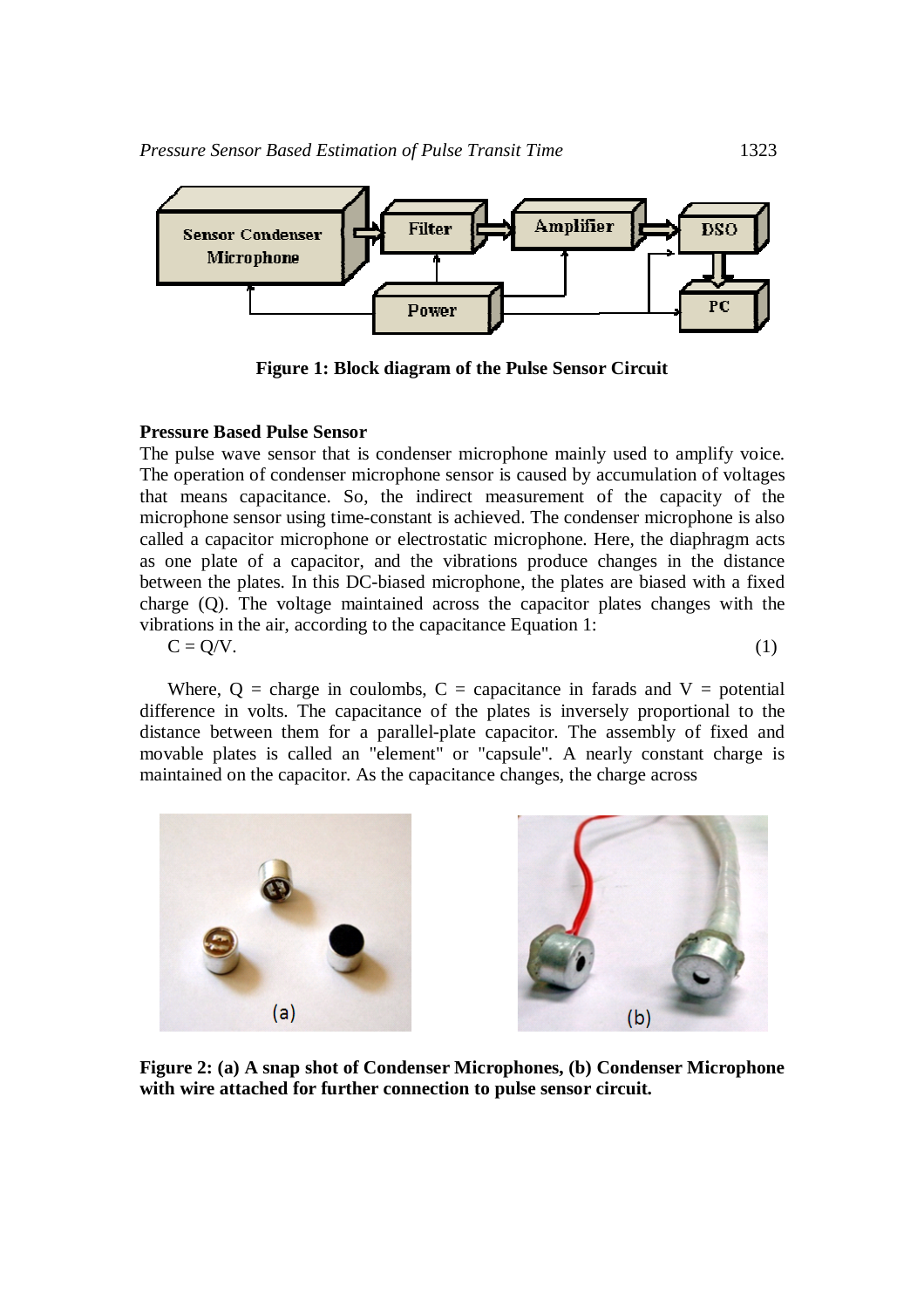the capacitor does change very slightly, but at audible frequencies it is sensibly constant. The capacitance of the capsule (around 5 to 100 pF) and the value of the bias resistor (100 M $\Omega$  to tens of G $\Omega$ ) form a filter that is high-pass for the audio signal, and low-pass for the bias voltage.

# **Mechanical Design**

The second part consists of the mechanical design done by FORTUS 250mc 3D Production System, CSIR-CSIO, Chandigarh, which consists of two flat rectangular shaped housing for microphone sensor to fit at brachial and radial artery region and a U-shaped clipper like structure in order to acquire the pulse signals from digital artery that is finger region. It also consists of a design in which whole circuit and battery is embedded.



**Figure 3: Condenser Microphone placed in plastic housing rectangular shaped for Brachial, Radial artery region and u-shaped for Digital artery region**

# **Pulse Sensor Circuit**

The pressure signal generated due to blood movement is feeble i. e. in the range of few millivolts. The two stage amplifier is used to amplify the signal using UA 741C which amplifies the signal to hundreds of millivolt. The arrangement is shown according to which the PCB layout is developed for the PCB fabrication. The following figure 4 is the PCB layout and in-house developed circuit.



**Figure 4: (a) OrCAD PCB layout diagram for pulse sensor circuit (b) The pulse sensor circuit with battery connected inside the mechanical housing**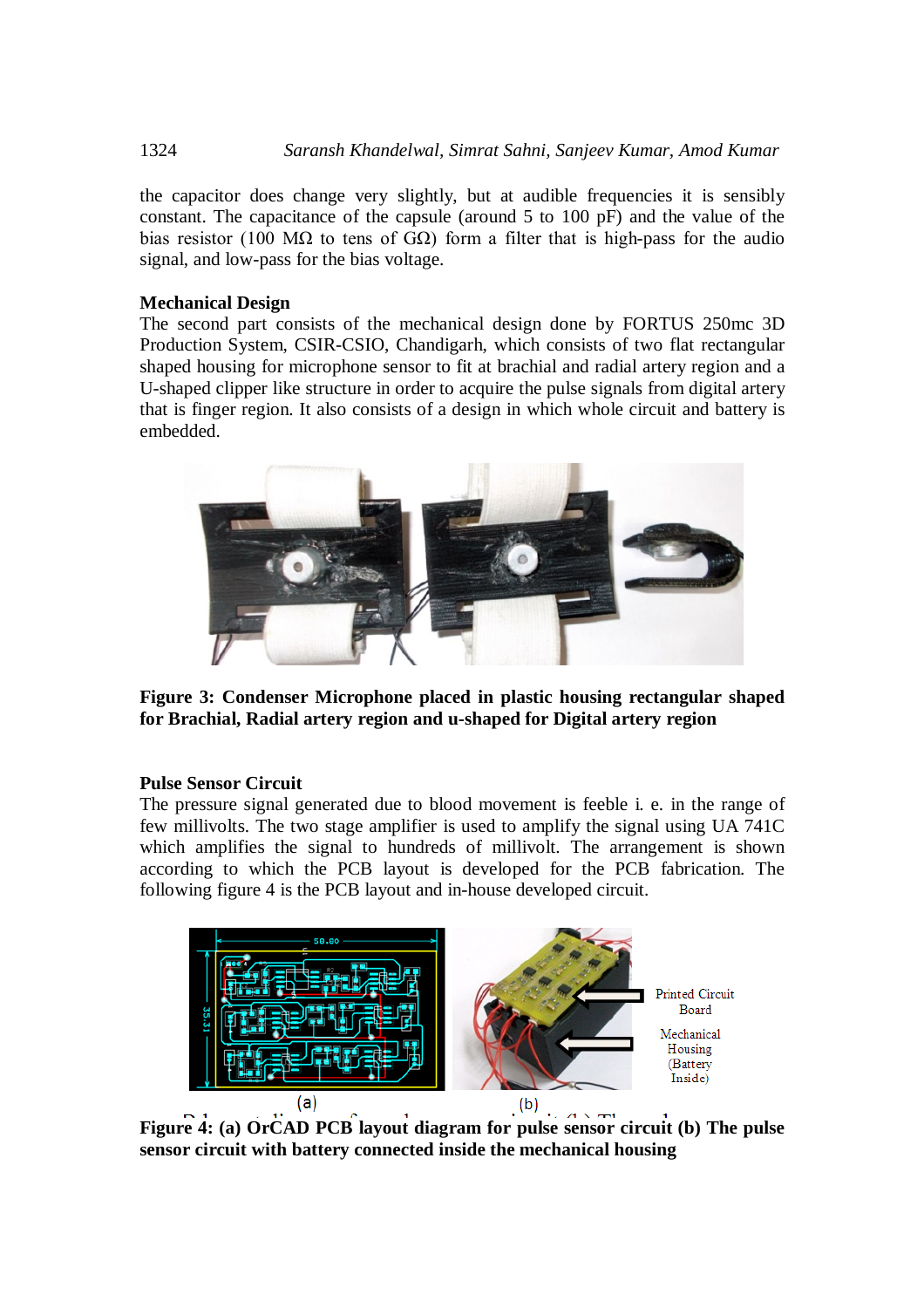### **Data Acquisition**

The condenser microphone based sensors, each for specified region that is brachial artery, radial artery and digital artery were placed on the right arm of the 25 subjects. The pulse signals were observed on the oscilloscope concurrently for all three channels, suitable adjustment of sensor placement for best signal strength was done, if required. Finally, after adjusting the sensor correctly, the pulse signals were acquired digitally to the computer by LabVIEW SignalExpress. Simultaneous blood pressure and heart rate readings were consecutively noted down for five times during record and averaged value is further implied for analysis.

#### **Signal Analysis**

In order to calculate the transit time in between the pulses acquired, following steps were required. First, the signal noise was removed followed by the detection of peaks and finally detection of intra and inter-peak to peak distance between pulses for Heart Rate and PTT calculation respectively.



**a**

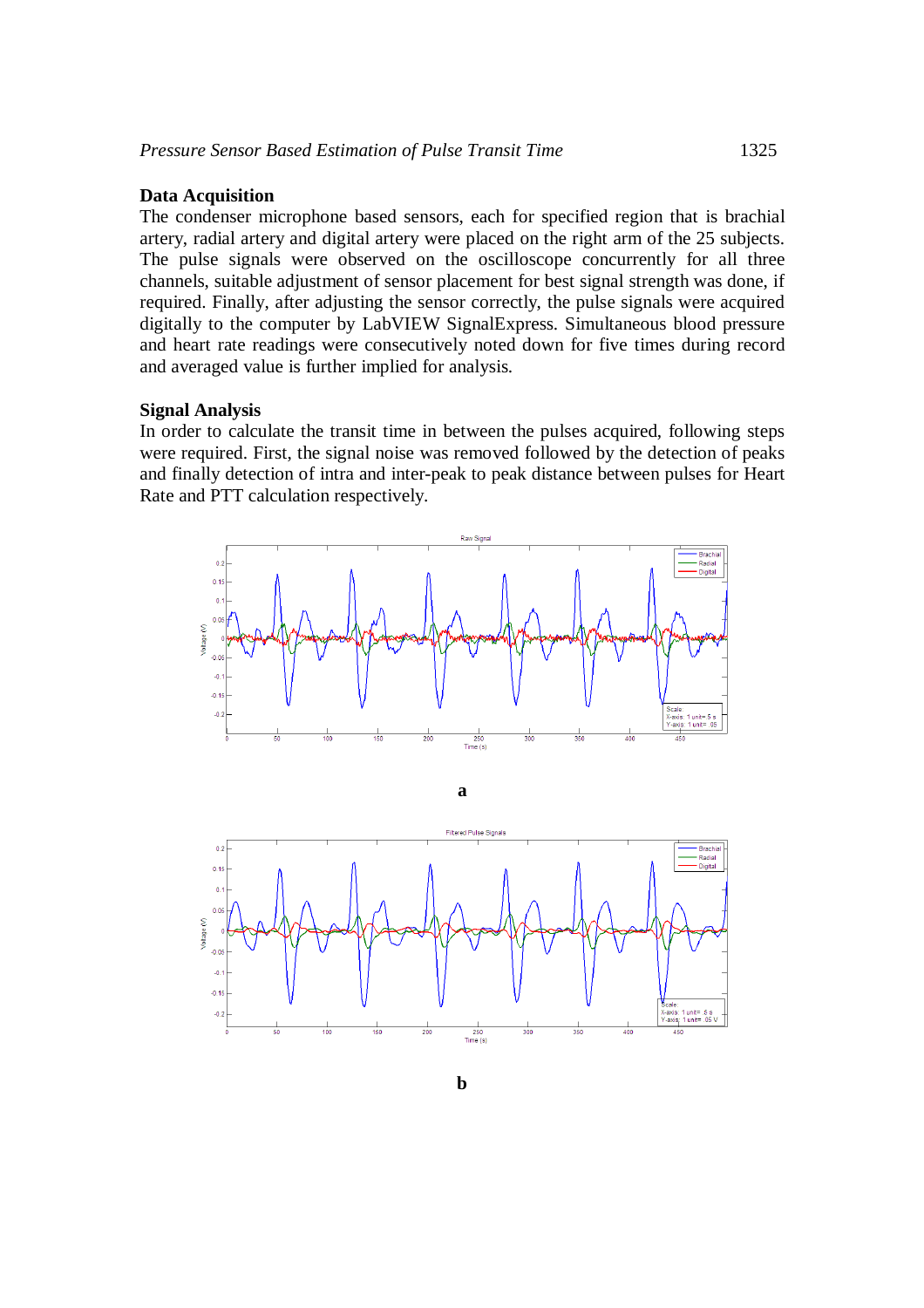

**Figure 5: (a) Raw Signal acquired from the random subject (b) Signal output after Low Pass Filtering (c) Peak to Peak Transit Time shown for an instance of time.** 

The signals plotted are raw signals which were further filtered by using digital filter in MATLAB. The Low pass, Infinite Impulse Response, Butterworth filter of second order with  $F_c$ , Cutoff Frequency of 10 Hz and  $F_s$ , Sampling frequency of 100 Hz is used. The pulse signal consists of a pattern having peaks at a certain time interval which are beat to beat time interval due to pumping action of heart. An algorithm is developed for determination of peaks in MATLAB. The intra peak to peak time in between the signal is the heart beat which was further calculated and averaged from each signal. The beat to beat analysis of each signal peak to peak distance from three consecutive signals, gives pulse transit time value for each heartbeat. The time calculated is averaged and displayed for each recording for further analysis with simultaneous blood pressure and heart rate data acquired automatically by standard blood pressure monitoring system.

### **Results**

The Pulse Transit Time and Heart Rate measured from the pulse signals recorded by 25 subjects from three different locations of sensor placement i. e. brachial, radial and digital artery is shown in the following table. The difference in the heart rate values calculated and observed is plotted, depicting the frequency of subjects corresponding to % error of heart rate.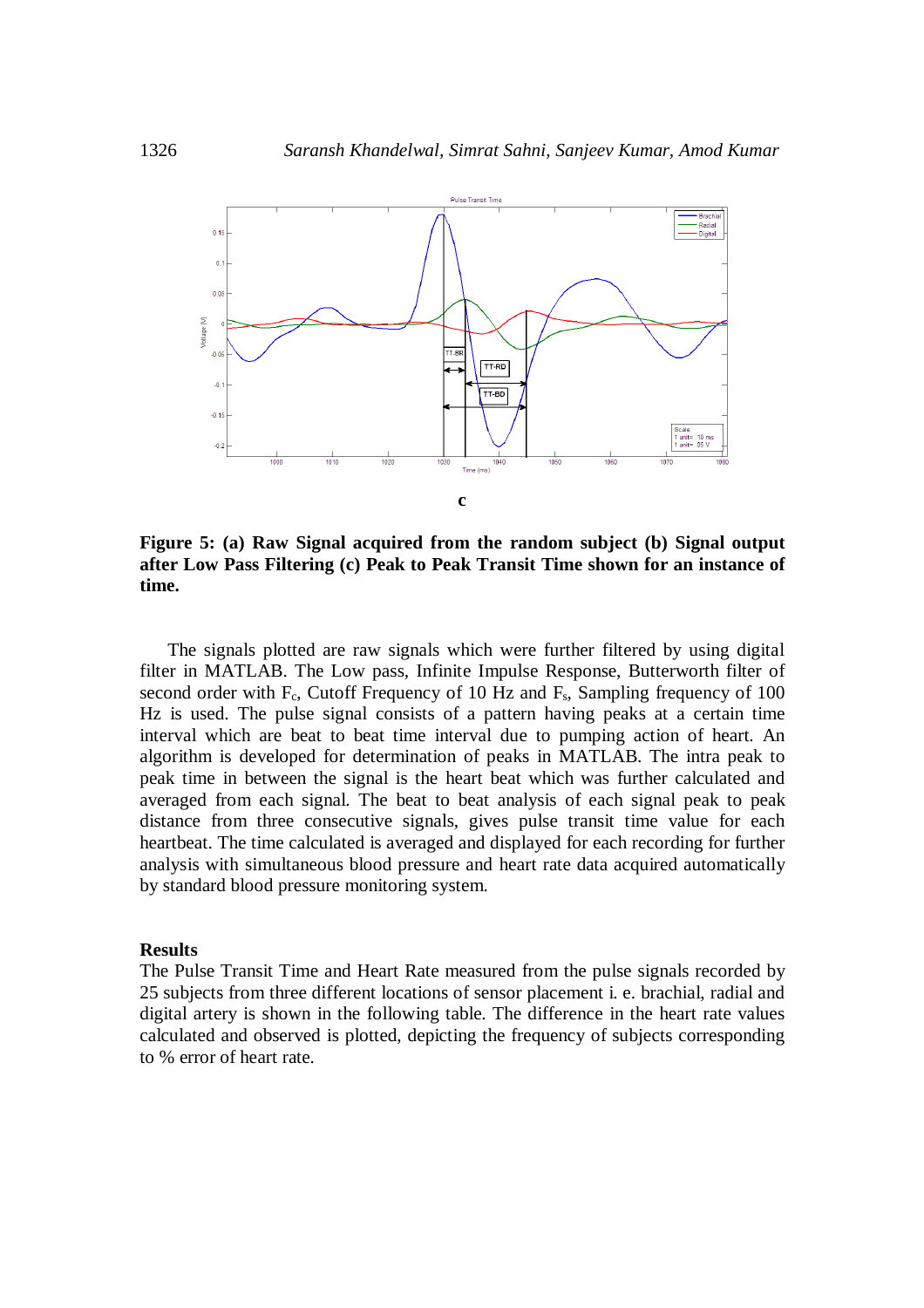**Table 1: Recorded data from random five subjects showing PTT calculated from different sites. Here, B, R and D stand for Brachial, Radial and Digital arterial site.** 

|    |   |    | $\text{Subject}$ Sex Age (y) SBP (mmHg) HR* (bpm) HR**(bpm) % Error PTT-BR (s) PTT-RD (s) PTT-BD (s) |    |       |      |       |       |       |
|----|---|----|------------------------------------------------------------------------------------------------------|----|-------|------|-------|-------|-------|
|    | M | 24 | 116.75                                                                                               | 85 | 83.53 | 74   | 0.079 | 0.071 | 0.150 |
|    | M |    | 113.20                                                                                               | 85 | 81.35 | 3.85 | 0.025 | 0.126 | 0.150 |
| 14 | M | 27 | 130.75                                                                                               | 61 | 59.22 | 2.93 | 0.032 | 0.096 | 0.128 |
| 19 |   | 23 | 131.40                                                                                               | 88 | 84.51 | 3.69 | 0.036 | 0.100 | 0.136 |
| 23 | M | 24 | 130.00                                                                                               | 91 | 86.96 | 4.18 | 0.010 | 0.127 | 0.137 |

The Heart Rate measured by the automatic blood pressure monitoring system and the pulse sensor circuit are analysed and the percentage error between the values obtained from both techniques is calculated, as shown in the table 1. A histogram of % error and frequency of cases falling into the range is plotted for the recorded data as shown in figure 6. The maximum and minimum % Error values are 7. 396 and-6. 134 respectively. The linear regression for pulse transit time data with respect to systolic blood pressure is analysed. Significant results are observed; P value 0. 0012, F value 13.  $62$  and  $R<sup>2</sup>$  value. 3719 for particular sensor placement site i. e. at brachial and digital artery pulse sensor site. The line equation for SBP vs. PTT-BD is  $Y = 0$ .  $002199*X + 0.5776.$ 



**Figure 6: (a) Histogram plot showing the frequency of cases falling in a given % error range. (b, c and d) The Linear Regression line plotted between Systolic Blood Pressure and PTT**